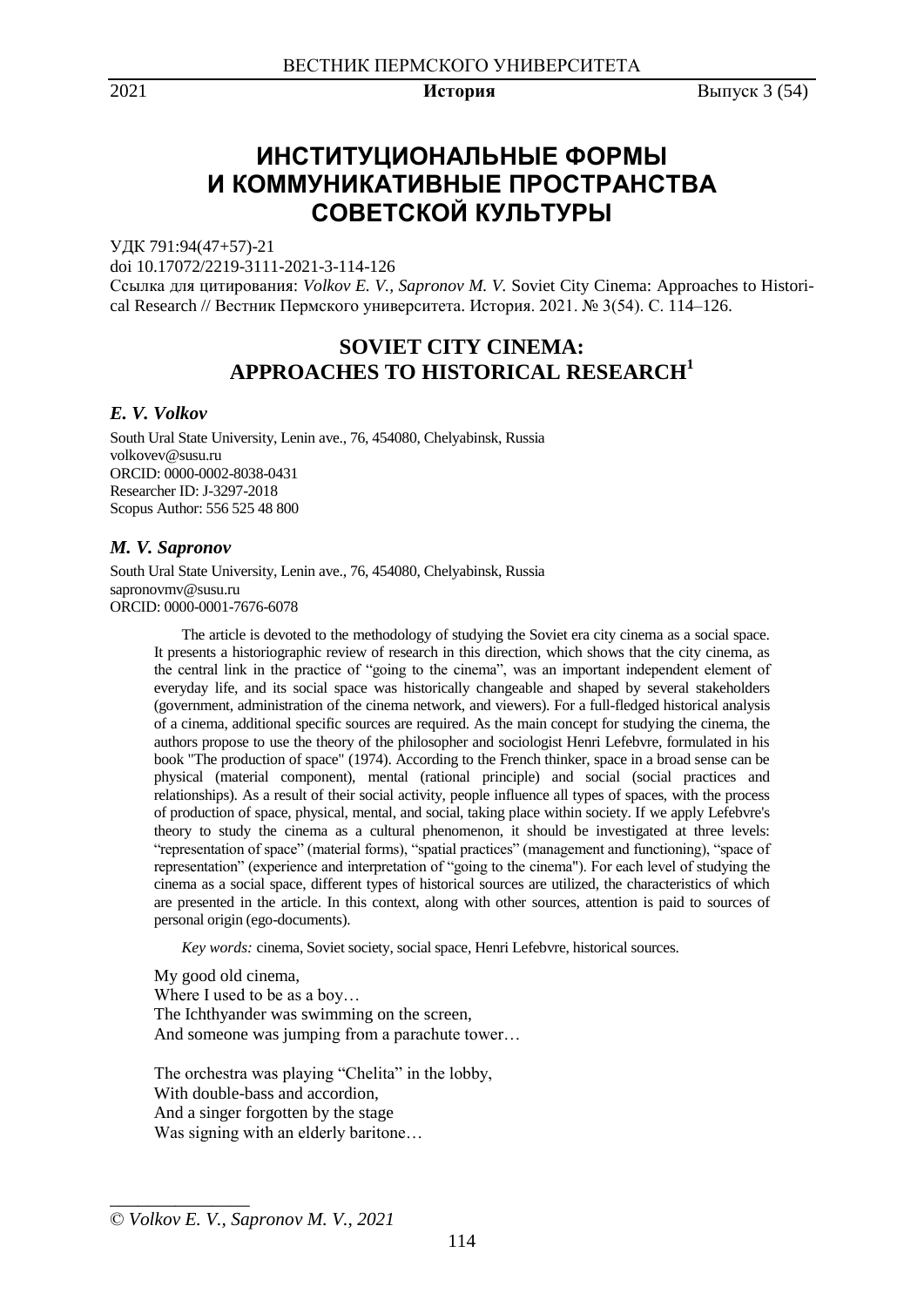The crispy waffle cups Were filled with a substance higher than the ancient Pamir! – White ice cream! At those times I would eat a box of this plombiere!

And also - the cart - my friend of the heart! With a gas siphon and syrup! This is the real joy of a boy! And of course, Pies with cabbage and dill!

After eating and drinking enough, After watching a movie for the tenth time, We were walking home with a friend, Sharing everything that impressed us...

Ah, if someone knew how much I want to return To that cinema! Just for a minute! To touch everything it was there… It's a pity, shuttle buses don't go back in time… (*Spasibenko,* 2011).

These simple rhymes of an amateur poet can serve as a kind of synopsis for our further contemplations. First, they clearly demonstrate the indisputable fact that "going to the cinema (theater)"<sup>2</sup> was not a banal act of watching a film, but a social action filled with some specific meaning, in which the cinema was the central link. Secondly, the nostalgic shadows at the end of the opus indicate the evolutionary dynamics of the described practice, i.e. on the opportunity to study its history. Thirdly, the personal experience of the writer brought to us in an emotionally colored poetic form, can (and should) be one of the most important sources in such studies. Summarizing the aforesaid, it is appropriate to raise the question of the theoretical and methodological foundations of studying the cinema as a special cultural space.

From the historiographic point of view, the cinema as an object of close attention of the Humanities – as opposed to cinema in the broadest sense – cannot boast of an abundance of profound academic research. From the very beginning of its appearance, cinema has been (and remains) an object of reflection of primarily art critics. When it began to turn into "the most important of the arts" and acquired its own history, philosophers, sociologists, historians, psychologists joined its study. The researchers focused on the main product of the film industry – the film: its artistic features, genre, ideological and semantic content, perception (reception) by critics and viewers, etc. Over time, all these topics were thickly flavored with theoretical studies about "what to watch (not to watch)", "how to watch (not to watch)", "with what to watch (not to watch)", and "what for to watch (not to watch)". The question "Where to watch" has always been on the sidelines of film research<sup>3</sup>. In most cases, the cinema, in film terms, played small parts, being an object of mainly statistical and sometimes architectural analysis. The situation began to change in the 1990s, when the practice of "going to the cinema (theater)" gradually began to turn into a subject for more serious and independent consideration.

Perhaps the first domestic researcher who paid attention to the specific function of the cinema in the film industry system was Yuri G. Tsivyan. In 1991, his monograph "Historical Reception of Cinema" was published in Riga. It can still be considered an encyclopedia of Russian (Soviet) silent cinema. [*Tsivyan*, 1991]

Having postulated that the perception models of films are historically conditioned, Tsivyan consistently and methodically considers various "receptive dominant" factors (i.e., everything that affects the viewer). The first section of the book is devoted to the extra-textual ("external as related to the film, but essential for its perception") structures of cinema – a performance in the broadest sense of the word, starting from the architectural appearance of the cinema and ending with its contents (the latter means absolutely everything a visitor of the "house of moving pictures" faces: the decoration of the lobby and the additional services provided here, "social issues of the audience space", regulation of the audience behavior, the role of the projectionist, and even the sound of the camera).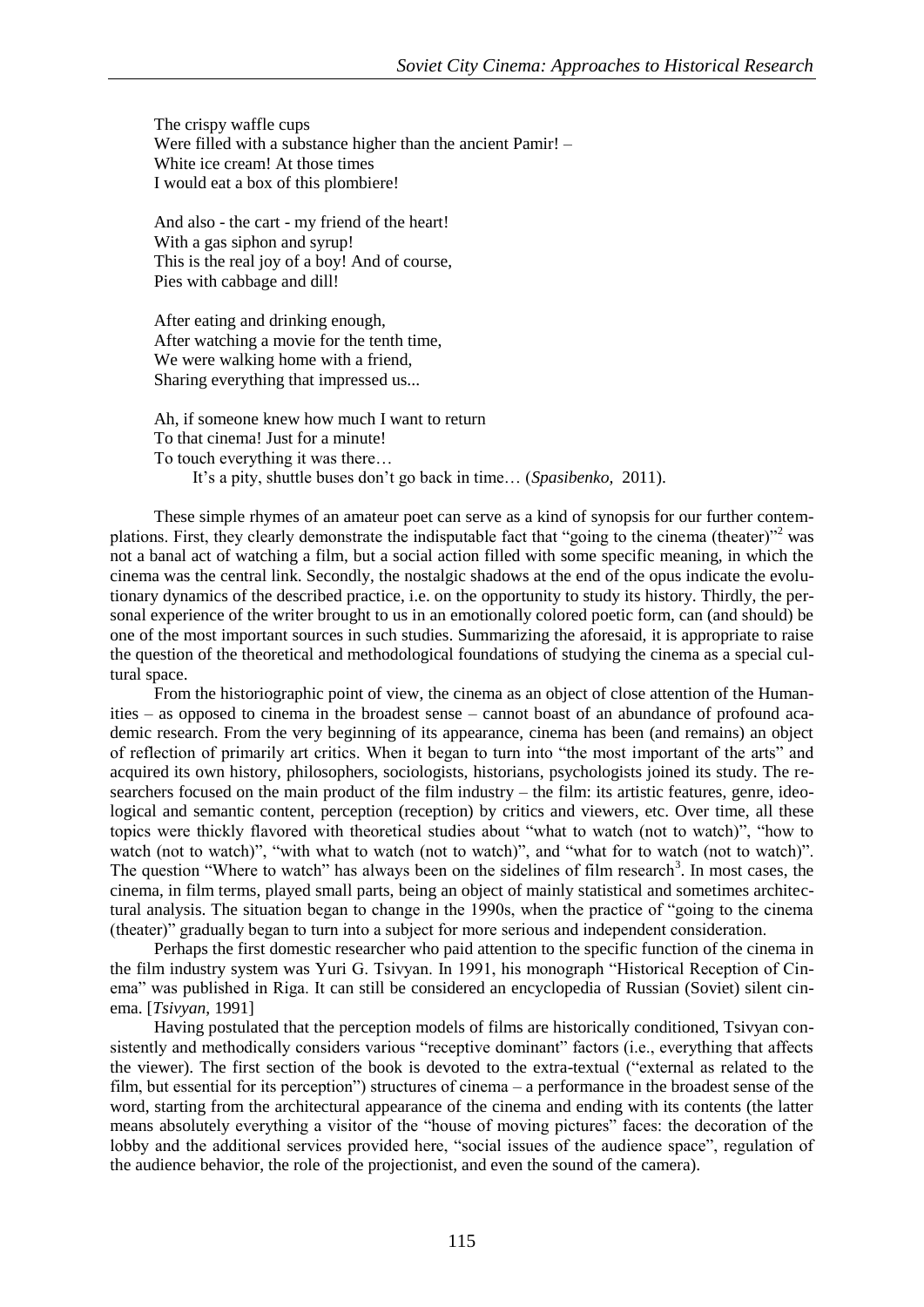The image of the cinematography of the early  $20<sup>th</sup>$  century recreated by Tsivyan in this section of the work is so voluminous that an imaginative reader can easily physically feel like a viewer of prerevolutionary St. Petersburg, Moscow, or Riga<sup>4</sup>. This is largely explained by the nature of the involved sources. In the overwhelming majority, they represent the impressions from attending a cinema performance on "hot scents" recorded in ego-documents: notes and pictorial caricatures in the press, poems of the "Silver Age" poets, diary entries, etc. Finishing the first section, Tsivyan summarizes: "The film industry includes infrastructures serving the film production, film distribution infrastructures, and infrastructures supporting consumption, in other words, the reception of the finished product. The latter includes cinema networks. Throughout history, the cinema undergoes morphological changes. Its architecture, the style of names, the nature of the musical accompaniment, the film projection manner, the performance formula, and the reputation of the cinema as an urban life topos are changing. These changes have not gone unnoticed since the appearance of the very concept of "cinema". The reception infrastructure is that the cinema becomes a receptive object. The impression made by a film cannot be fully removed from the sum of the properties of the film itself. One should always carry the one – "the screening factor" to this sum (the italics are ours  $-E.V., M.S.)$  [*Tsivyan*, 1991, p. 150-151].

Notably, Tsivyan considered the cinema of the early  $20<sup>th</sup>$  century and the era of silent cinema in his work<sup>5</sup>, but the main theoretical and methodological message of this author can be deemed relevant for the entire history of cinematography in general, as evidenced by the following historiography.

Historian E.A. Zhdankova devoted several articles to the city cinema of Petrograd/Leningrad during the NEP period [*Zhdankova,* 2013 a, 2013 b]. She defines cinema as "a space that became a complex phenomenon of urban life in the 1920s" [*Zhdankova*, 2013 b, p. 136]. Fairly noting that "cinemas have been traditionally considered only in the context of delivering a film from a cinema factory to a viewer, actually bypassing the organizational aspect of cinema performances" and that "the place of cinemas in the city culture has been covered in few studies" [*Zhdankova,* 2013 a, p. 212], this author postulates several theses important for our further presentation. First, she notes the permanent opposition of the ideologically tinged regulations of the authorities, commercially focused interests of the cinema administration, and the expectations of the audience. The conclusions sound very interesting: "the general guidelines and decisions on the organization of the cinema business and regulating the work of cinemas taken at the highest level were often ignored locally throughout the 1920s" [p. 214], but "the demand of the audience was also in conflict with the pragmatic interest of the administration of the cinema itself" [*Zhdankova*, 2013 b, p. 136]. Thus, the researcher identifies three sides of the formation of the social space of a city cinema – the authorities, the cinema administration, and the viewing audience. The second important note made by Zhdankova concerns the sources for studying this space: "It would be wrong to judge on the work of cinemas only by bravura reports in the specialized press or official resolutions; it gives only a one-sided vision of the process" [*Zhdankova,* 2013a, p. 214]. Indeed, if the three participants were responsible for the creation of the cinema space, it is logical to assume that each party concerned has some information on this process. The researcher finds such information in cinema rental contracts (they most clearly reflect the interests of film distributors) and in audience questionnaires and surveys, which reflect the demands of the main film product consumers. As a result, Zhdankova managed to provide the reader with a "voluminous" (in her own words) image of a city cinema in the "revolutionary capital" of the 1920s.

Researcher D.N. Ryapusova, when studying the Ural film industry of the war and post-war period, devoted a special place in her research to the practice of "going to the cinema" in extraordinary conditions [*Ryapusova,* 2015, 2017]. Having set a goal to see "going to the cinema (theater)" with the eyes of a "little" man, the researcher resorted to documents of personal origin: memoirs, diaries, letters, and interviews. As a result, she managed to show that the wartime cinema exercised not only, and not so much mobilization and agitation-propaganda functions, but above all "acted as a specific tool for relieving anxiety and social tension, immersion into a different, more attractive reality, which was natural, vital and saving for the human psychic setup during the fight against the enemy" [*Ryapusova,*  2015, p.106]. Thus, the one-sided judgments on the cinema as a place of the exclusive action of the authorities' ideological attitudes – even in a force majeure – can be considered outdated and not quite correct. It should be about a multidimensional social space created by several participants with different perceptions and ideas about its best arrangement.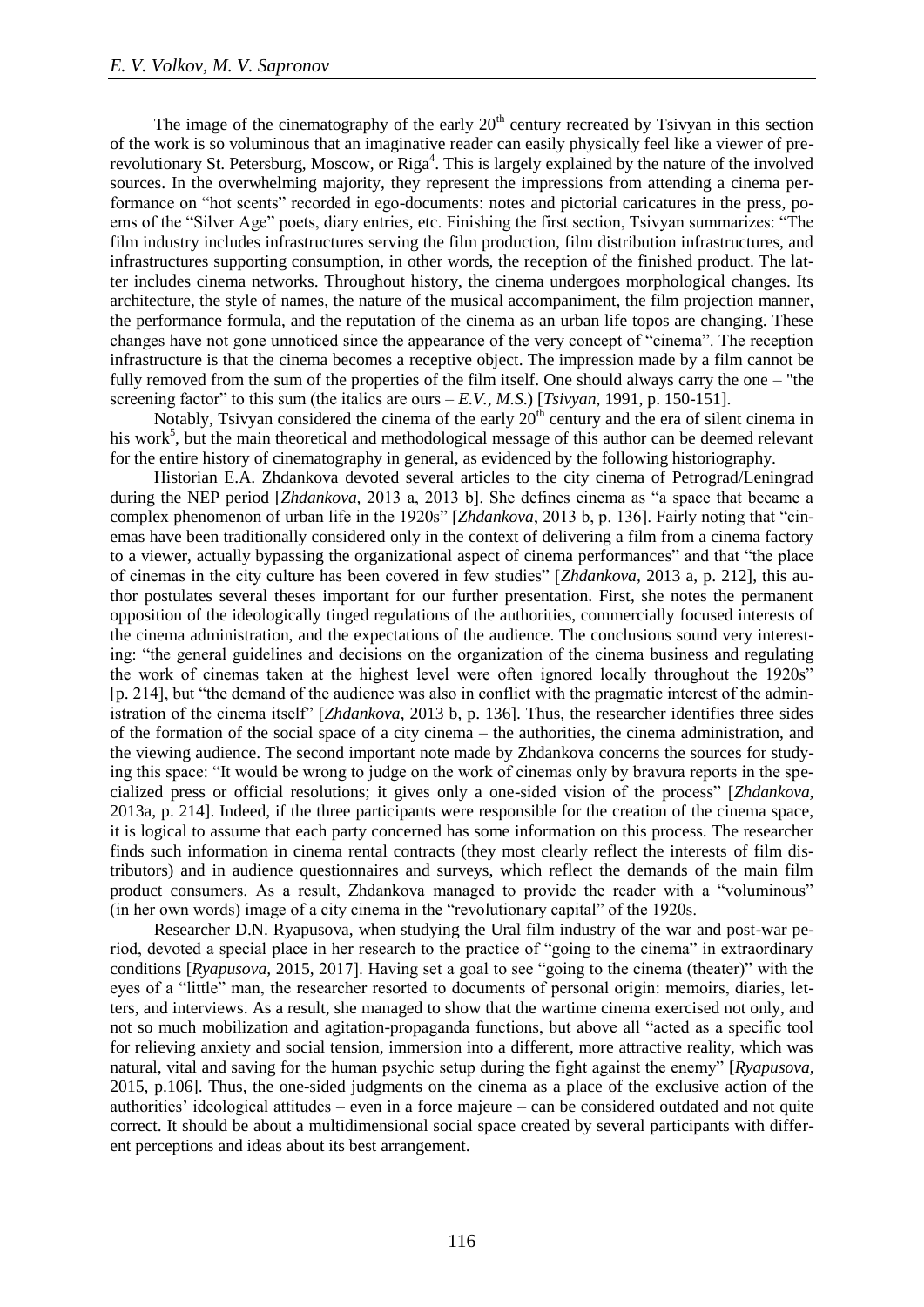In recent years, several articles have been published dealing with the cinematography of the Thaw period, which, together with standard subjects (statistics on the film industry, the content of the repertoire, etc.), also pay attention to the practice of "going to the cinema" in the post-Stalin era [*Kosinova, Arakelyan,* 2015; *Chistikov, Yarmolich,* 2018; *Chistikov,* 2018].

The authors of these studies note that rather transparent and tough requirements of the authorities for the organization of film screenings were significantly adjusted from below, on the part of both local Soviet and party bodies, and the viewers themselves. This can be exemplified by the ratio of Soviet and foreign films in the repertoire of cinemas. One figure came from above (domestic films and products of the people's democracies should prevail), but, in practice, everything was exactly the opposite at the local level: "Foreign action films used to be on parade for weeks, they were given the prime time, but in official reports, these films were given the minimum number of screen-hours. And the number of viewers who watched them was re-written to Soviet films. The cinematography administration was perfectly aware of it, but hypocritically closed their eyes" [*Kosinova, Arakelyan,* 2015, p. 21]. Such "chemistry" (in the words of M.I. Kosinova and A.M. Arakelyan) once again confirms the need to study the cinema as a multidimensional constructed social space.

Researcher A.N. Chistikov in his works refers to the most varied details of the Thaw practices of going to the cinema: ticket prices, speculation and the fight against it, methods of ticketless entry to a cinema performance, organization of preview leisure of viewers, the reaction of the latter to certain films. Subjects dedicated to film advertising are of particular interest. For example, 60-70 years ago, the information on films could be found "on the labels of matchboxes, tram and trolleybus tickets, Lenspravka information service forms, on mail correspondence… on shopping bags", but "the recommendation of friends, relatives or acquaintances was also crucial for going to the cinema" [*Chistikov, Yarmolich,* 2018*,* p. 87].

Among the sources used by the above authors, a special place is occupied not only by specific archival documents (for example, minutes of meetings of the corresponding labor collectives), memoirs and reminiscences, but also by oral interviews with contemporaries of the Thaw period.

It is particularly worth noting that the above researchers paid their attention to the robust discussion unfolded in the 1960s at different levels on the issues of converging the interests of all the cinematographic process participants – film studios, distributors, and viewers. One of the authors of these lines raised this issue in his small work [*Volkov,* 2020].

"Going to the cinema" during the late Soviet era as a cultural phenomenon was studied by A.S. Vartanov and E.V. Salnikova [*Vartanov, Salnikova,* 2019]. Noting that "the problematics of public film screening is on the periphery of attention," the authors further declare: "it is time to recognize the Soviet regimes of going to the cinema and watching films in general as a significant cultural phenomenon, which is interesting in itself, being an integral part of the cultural process, and not only the final stage of the film process". To achieve the set objective – "to reconstruct the specifics of 'going to the cinema' and understand its role in the socio-cultural context of the decline of the Soviet era" – they attract (apart from classical and not so traditional sources) a type of information resource, which is yet specific for the Humanities – "personal cultural experience", "personal testimonies of the authors" [p. 119–121]. Based on their own memories and experiences, Vartanov and Salnikova describe the practice of the late Soviet "going to the cinema" literally step by step, starting with searching for the information on the current repertoire, purchasing tickets, and ending with leaving the cinema hall. At the same time, each step is accompanied by cultural background information richly flavored with reflection, metaphors, and analogies<sup> $\delta$ </sup>. The personal experience of the authors of this article, who were growing up in the 1970s and 1980s, fully correlates with the practice of going to the cinema described in this work, which again allows us to consider "going to the cinema" as a kind of a sacred action, and the cinema – as a special social space endowed with its own meanings.

We should mention a large-scale project on the history of the Russian cinematography implemented under the auspices and with the support of high structures (the All-Russian State Institute of Cinematography, the Union of Cinematographers of the Russian Federation, the Ministry of Culture of the Russian Federation). According to the project executives, this is "the first attempt in the Russian film studies to investigate systematically the Russian cinema from the standpoint of the history of the film industry," where the latter "is considered in the complex interaction of all its main components management, repertoire policy, film production, film equipment and film industry, adaptation for the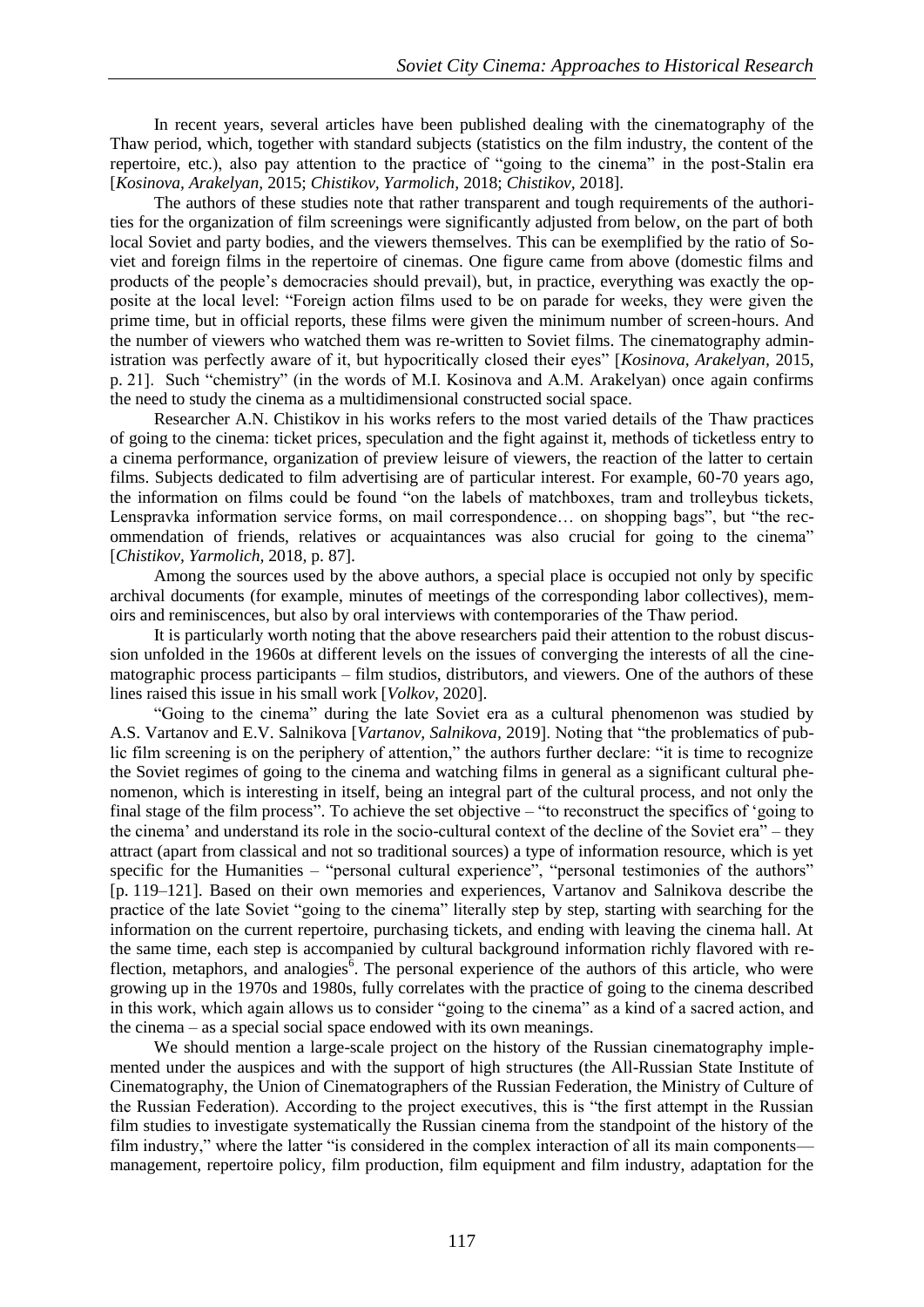cinema and film distribution...". To date, there are two published volumes devoted to the Russian cinema in 1895–1968, in which the authors pay attention to the specifics of film distribution in each period, including plots about the practice of going to the cinema [*Grashchenkova, Fomin,* 2016; *Fomin,* 2019].

Although the image of the cinema in these plots is not presented as voluminously as in the previously considered works (the claim for the encyclopedic nature of the publication affects), the statement of the very fact of the need to study "going to the cinema" as an integral part of the history of "the most important of the arts" is essential.

The city cinema was an important independent element of everyday life as the central link in the practice of "going to the cinema"; its social space is historically changeable and was formed by several parties concerned (authorities, cinema administration, viewers). Additional specific sources are needed for a comprehensive historical representation of the cinema. Let us discuss the methodological foundations of such a study.

The concept of social space as a phenomenon which appears and develops in any society in various spheres of human activity has unclaimed theoretical potential. The field of sociology has several lines and interpretations in this area, which, in our opinion, could contribute to a historical study fruitful in results and convincing in conclusions.

To study the cinema in the context of historical research, for example, we could incorporate one of the concepts of social space. By now, the concept of "(social) space" has long ago and securely entered the theoretical field of several human sciences – mainly, sociology and philosophy. But until now, there is no consensus on many components of this concept. Experts complain of the shapelessness of the special discipline studying space [*Filippov,* 2008, 2009], a wide range of terminology and multiple definitions of "social space" [*Barkovskaya,* 2013; *Chernyavskaya,* 2008 a, 2008 b], and offer their own variants of the composition and structure of this category [*Ivanov,* 2015]. We believe that in the described situation it is appropriate to use ad hoc certain developments of the social space concept to solve specific problems.

In our opinion, the concept of social space of the French philosopher and sociologist Henri Lefebvre presented in 1974 as a separate book is most acceptable to study the cinema as a cultural phenomenon [*Lefebvre,* 1974; *Lefevr,* 2015]. His work primarily offers provisions and reflections in the field of urban studies. However, in terms of the content and findings, this work also influenced other areas of the humanities knowledge. In fact, Lefebvre is trying to unite two radical and opposite views on the social space: either it is a physical entity, or an imaginary structure created by people [*Marrifield,* 2006; *Bedash,* 2012].

According to the French thinker, space in a broad sense can be physical (material component), mental (rational origin) and social (social practices and relations). As a result of social activities, people influence all types of spaces, i.e., the process of producing the space, both physical, mental, and social, is running in the society [*Lefevr,* 2015*,* p. 26–27, 30]. The basis for Lefebvre's reflections and findings is that space is a social product and a complex social structure (based on the values and social generation of meanings) affecting spatial practices and human perception. From the standpoint of this concept, social space includes the following components. First, it is "representation of space", which is based on its understanding by competent subjects and includes the process of its creation and management according to certain patterns. Secondly, these are "spatial practices", i.e., the process of perceiving social space and its functioning. And the third component is "spaces of representation", which represent the processes of experiencing the given space by the subjects and its symbolic coding. As a result, Lefebvre affirms that social space is conceptualized (representation of space), perceived (spatial practice) and experienced (spaces of representation). A subject, being within its limits, can freely move, without getting confused, into different fields (comprehension, perception, experience). Each social space has its own structures and codes. Thus, the code of space allows one to exist in it, understand and produce it [p. 47, 53-54, 61].

For illustration purposes, these provisions can be presented in the form of the following table: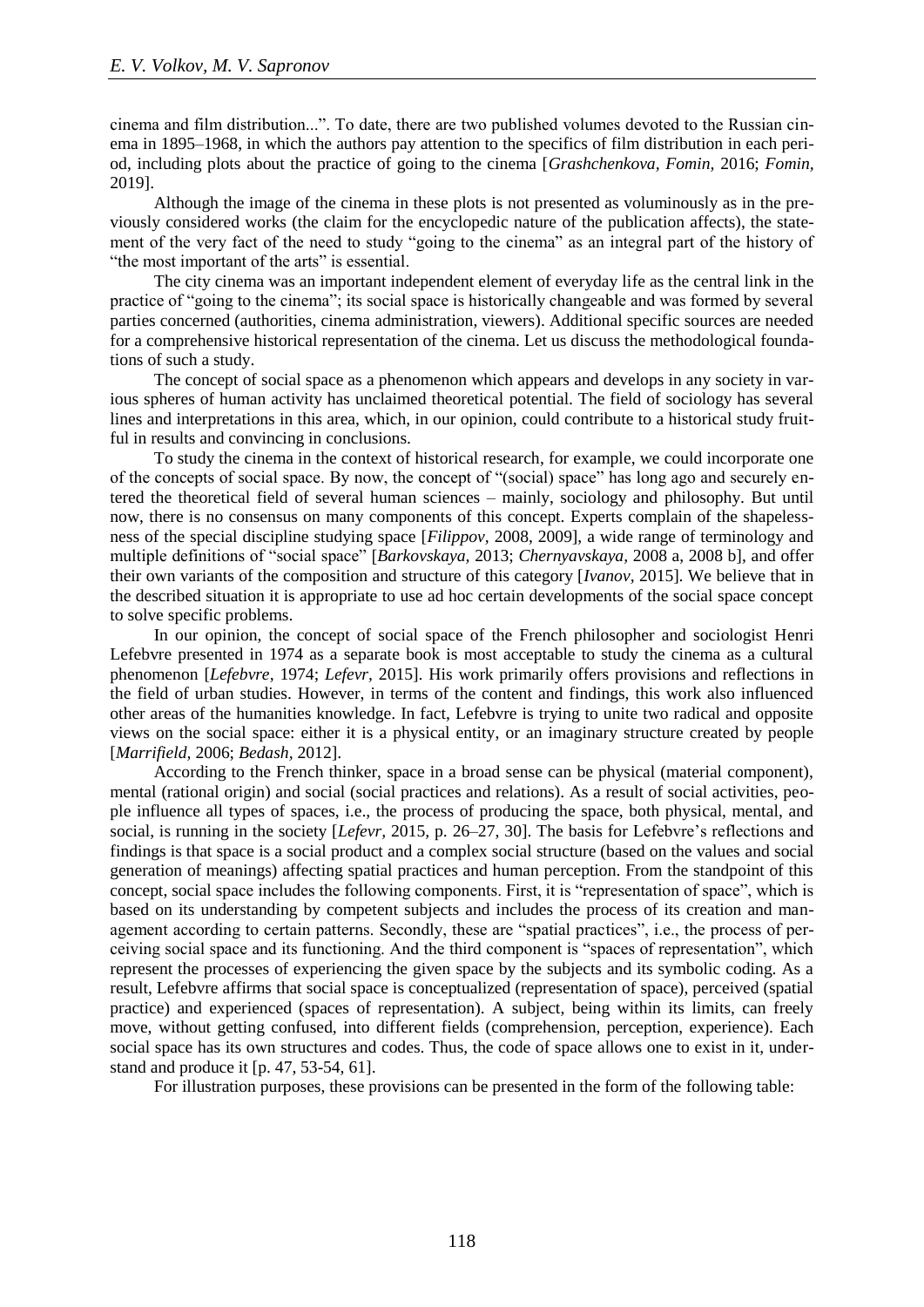| <b>Representation of space</b>                                               | <b>Spatial practice</b>                       | <b>Spaces of representation</b>                            |
|------------------------------------------------------------------------------|-----------------------------------------------|------------------------------------------------------------|
| How space is planned and interpreted<br>by the authorities and professionals | How space functions<br>in real, everyday life | How space is experienced and in-<br>terpreted by its users |
| Comprehension/understanding                                                  | Perception                                    | Experiencing/interiorization                               |
| System of verbal signs                                                       | and<br>Competence<br>performance              | Non-verbal symbols and signs                               |

Components of social space according to H. Lefebvre

Lefebvre's concept works well when applied to the study of cinema [*Petrov,* 2015, 2016]. Representation of space is the understanding of what a cinema should be like, its planning and creation as an architectural object and an institution with its own attributes (lobby, cinema hall, control room, etc.). This component also includes the arrangement of the film distribution system and cinema administration. Spatial practices imply a set of social actions forming the operation of a cinema at the level of its personnel activities and interaction with the audience. Spaces of representation imply how, first of all, the viewers, as well as the cinema personnel, experienced their immersion into this social space and how they imagined it.

In the early 1990s, German economist D. Läpple, largely relying on Lefebvre's concept, formulated his vision of social spaces. In his opinion, social spaces are constructed from four components (dimensions). First, these are material forms of manifestation, which are created as a result of cultural activities and the very "physicality" of a person. Secondly, the institutional component: forms of ownership, relations of power and control, legal and social orders. The third component is a social practice associated with the production, use and appropriation of a spatial substrate. The fourth component is the sign and symbolic system, which also includes the representation of social space [*Läpple,* 1991, p. 194–197]. If we apply this judgment to the social space of a cinema, it will include such components as architectural forms; film distribution rules and regulations; the area of communication of the viewers with the screen and among themselves; the sphere of images and symbols of the cinema as a space for film advertising and film products.

We believe that the concept proposed by Lefebvre is simpler and more convenient to study the cinema as a social space in the context of historical research. Let us turn to specific examples of how it can work in this thematic research field, and what historical sources may be in demand on any occasion.

Representation of space of Soviet cinemas is a history with sharp turns and different stages, from functioning as private institutions to being nationalized and leased during the NEP period to later being completely nationalized. At the end of the late socialism period, cinemas were steadily denationalized, first being leased to collectives, and then again owned by separate joint-stock companies as in the pre-revolutionary period. The focus in studying this field should be the cultural policy of the authorities concerning cinemas as entertainment and leisure institutions and as places where ideological attitudes justifying the existing order could be broadcast from the screen to the public.

In 1930, a small book was published by M. S. Boitler, former athlete and director of Malaya Dmitrovka Cinema in Moscow (this building today houses the aforementioned Lenkom Theater), known for his innovations in film advertising. The author described the ideal cinema of the Soviet era. In his opinion, an exemplary cultural life should be organized in such a leisure institution. This implied that the viewer coming to the cinema could visit exhibitions in the lobby and the reading room or play areas for children and adults (tabletop towns, ping-pong, funfair mirrors), shoot at a shooting gallery, play chess or checkers, listen to music and, if necessary, send their children to the nursery [*Boitler*, 1930]. This text brightly characterizes the idea of a cinema as a place of leisure and entertainment within the Soviet cultural revolution.

The most important, in terms of this level of studying the cinema, are the regulatory legal instruments and records management documentation. A certain part of this set of sources was published.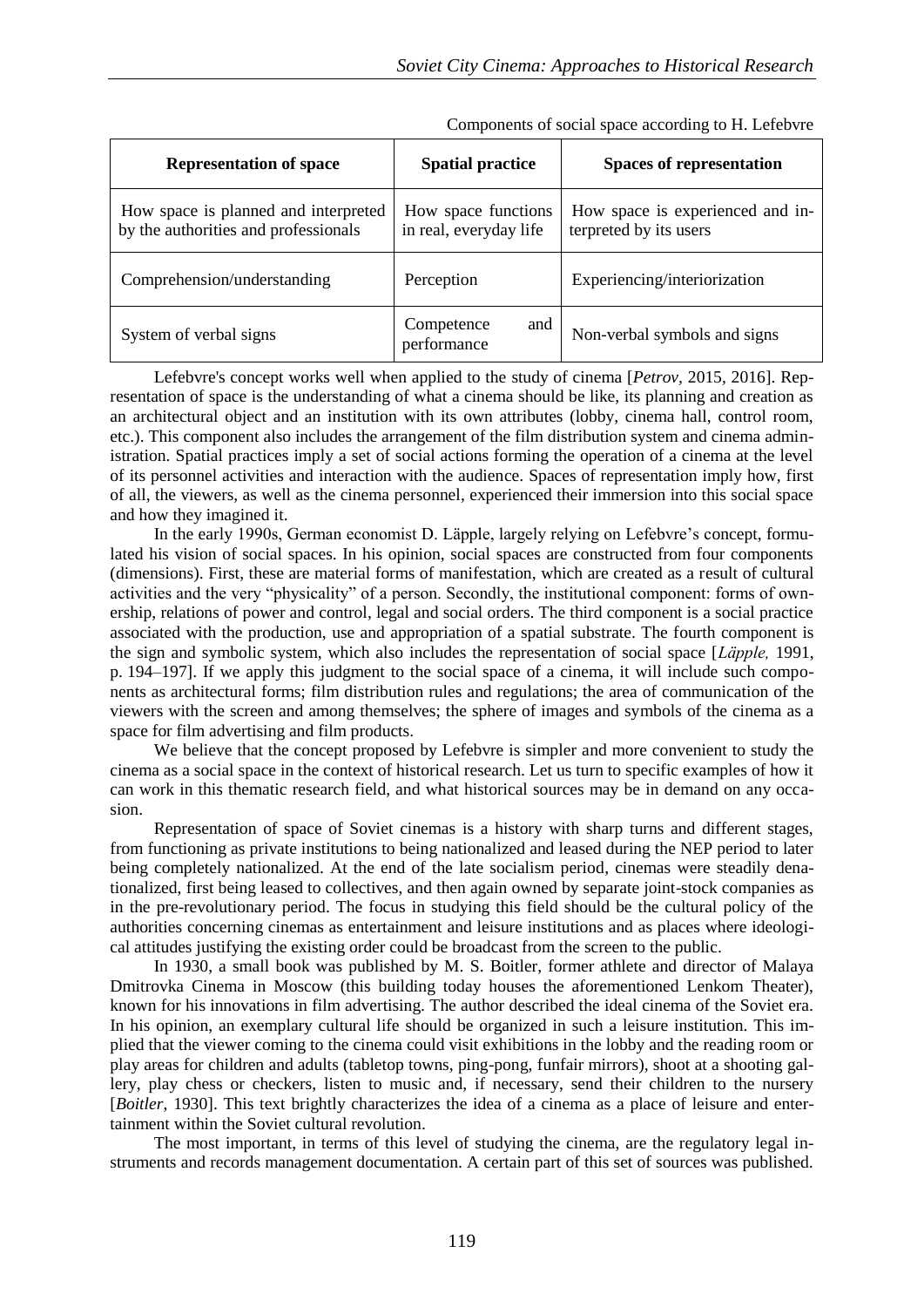The study of this kind of documents sometimes allows one to discover new facts or specify some interpretations.

On the other hand, architectural design documentation and other construction materials stored in archival funds can provide valuable information on the ideas of the authorities and specialists of what a cinema should be. There are also several special works published by Soviet authors on the construction and equipment of cinemas.

Various reference books and city guides from the time are also valuable sources for our study. These books and guides provide information, including visual information, on the appearance and operational capability of cinemas.

The archival funds also contain information on the staffing table of Soviet city cinemas at different times. For example, studying the documents, you can discover that in Soviet cinemas of the 1930s and 1940s, there were such positions as heater, porter, librarian, organizer of popular recreational activities, which later disappeared.

In general, the Soviet cinema management documentation from about the mid-1930s demonstrates an increase in bureaucracy, the number of institutions, establishment, control and reporting forms. Such a tendency remained until the second half of the 1980s, up to the beginning of the *perestroika* (reformation) policy.

Soviet periodicals certainly also broadcast official guidelines on the issues of the development of cinematography and what a cinema should be like as a place of leisure for working people.

According to Lefebvre's concept, spatial practices are associated with the activities of cinema personnel and the presence of viewers as consumers in the field of leisure. Here, the "above-planned" image of the social space of a cinema generally looks quite different, there arise problems to be solved in the current order, and the process of servicing the viewers is built somewhat differently than intended. Apart from records management documentation in the form of reports and other documents, publications in periodicals may be useful for our study. These publications generally concern the problems of film distribution, the influence of cinema, and its role in the life of the society. Periodicals often contain letters from viewers about the work of cinemas, as well as various satirical articles.

Another interesting and, at the same time, dangerous (in terms of reliability) source for studying the work of Soviet cinemas is various brochures, which appeared since the Thaw period and describe the advanced experience of working with viewers [*Romanov,* 1957; *Garifulin,* 1961; *Bulov*, 1961; *Valner,* 1963; *Rusetskaya,* 1968; *Kuznetcov*, 1968].

Oral testimonies of cinema employees, if we are talking about the recent Soviet times, will certainly be in demand in this case. Such memories will allow us to see the cinema and its operation from the inside, from the standpoint of those people for whom this social space was a place of work. When conducting interviews with respondents, potential carriers of such information, one should ask questions focused on the behind-the-scenes of the cinema, about the organizational, technical, psychological, and other problems which arose in the work collective and while working with viewers.

From our point of view, it will be effective to use an approach aimed at studying the behavior of viewers in the cinema in different periods of the Soviet era, i.e., a trend associated with the "process of civilization." In other words, it is necessary to answer the questions of how the interiors of cinemas have changed, and how the actions and communication of viewers in this social space were changing alongside with that.

Analysis of the film schedule is an important component of this level of research. This information was reflected in advertisements published in the press and depicted directly on film posters with the addition of images. Studying the film schedule and compiling a relative database will allow us to visualize and make conclusions about a certain policy in the field of film distribution during a specific period. In the 1920s, the Soviet power fought against the dominance of foreign and prerevolutionary Russian films in cinemas. The fight was crowned with success, and in the 1930s, mainly domestic films were screened. The war changed the situation, and already in autumn 1941, "allied films" of American and British production appeared in Soviet cinemas. During the Cold War, only the so-called trophy films remained from foreign films. Starting from the Thaw period, the Soviet cinemagoer could watch ideologically sustained or purely entertaining films of both socialist" (they were preferred) and capitalist countries in addition to domestic films. During the last years of the existence of the USSR, cinemas, experiencing tough competition with video salons, largely switched to showing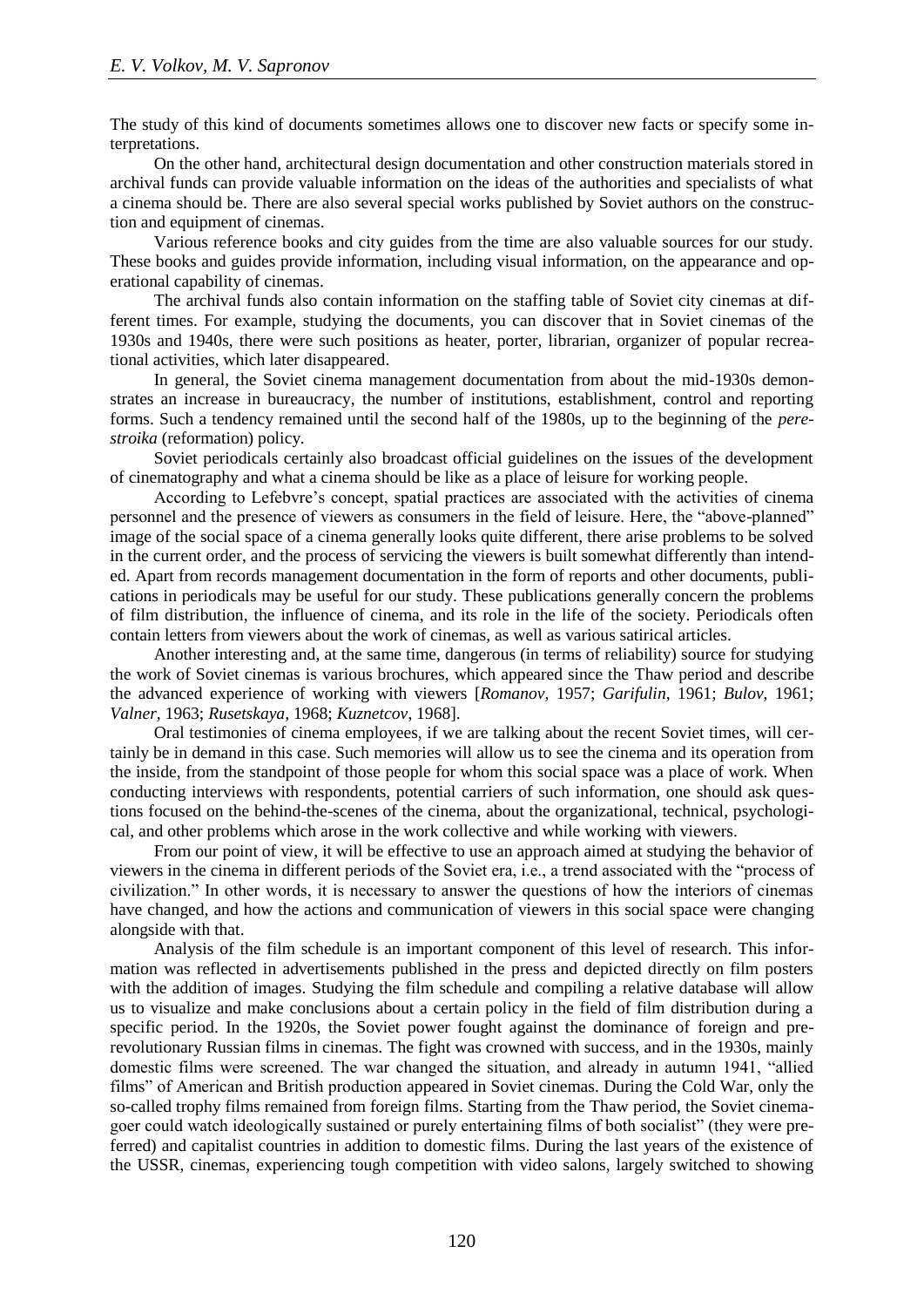foreign films, mainly of American production. Thus, it should be noted that the content of the film schedule can say a lot about the authorities, the society, and the film industry in general.

According to Lefebvre's concept, spaces of representation are the subjective states and experiences of cinemagoers and employees in a given space when staying there and even after leaving it. Watching what was happening on the screen and plunging into the "world of dreams", the viewers seemed to find themselves simultaneously in two modes. First, they were immersed into the screen story and experienced it mentally and sensually. Secondly, they, being bodily subjects, remained in their place in the dark space of the cinema, here and now. Such a position of the viewer, as an observer, allows him/her to perceive everything happening on the screen even more acutely.

In the opinion of the famous director A. Tarkovsky and his concept of "captured time", the main reasons why people go to the cinema are their need to master and understand the world. People go to the cinema "to get time" – whether lost or not found yet. A person goes there for life experience because cinema, like no other art, expands, enriches and concentrates the actual experience of a person, but at the same time, it does not just enrich it, but makes it longer..." [*Tarkovsky,* 1967, p. 70]. We would add for ourselves that the acquisition of life experience while watching films generally took place within the entertainment context, although films themselves could be far from easy to perceive and comprehend by their content.

Based on the concept of B. Rosenwein, the audience, as a social group, can be studied as an "emotional community". Such a community is distinguished in the following aspects: what is considered valuable and harmful for its members expressing their attitude emotionally; what emotions they value, criticize, or ignore; the nature of the affective connections between them; modes of expressing the emotions, which are used, encouraged, tolerated and condemned. [*Rosenwein,* 2017, p. 34–35]. The emotional community of viewers, which prefers the same cinematic genres and equally experiences what is happening on the screen, can be classified as a kind of "a text community" if we consider a film as a cultural text with its own symbolic codes. Studying this group, we should pay attention to the conduct standards of its members, the ways they express emotions, and what social role these emotions play.

Sources of personal origin, first of all, diaries, memoirs, letters and, of course, oral reminiscences, as well as publicistic writing as a type of ego document, can be of great help to study the life experience of cinemagoers and their emotional state from what they see on the screen. Analyzing these sources, it should be borne in mind that the viewers will be focused on the images of films they remembered for one reason or another.

The questionnaires of viewers are of great value in this context. For example, the aforementioned researcher Zhdankova, based on the questionnaires of viewers, carried out an interesting and convincing research covering cinemas of Petrograd during the NEP period [*Zhdankova,* 2013b]. Sociological research was also carried out in the 1920s in several Moscow cinemas. Studying the Soviet cinemagoer began to resume in the 1960s, and in 1978 the Institute of Theory and History of Cinema published two collections of articles on the sociology of cinema dealing with the perception of some Soviet and foreign films by the Soviet audience [*Erofeev, Lifshits,* 1978; *Kutorga,* 1978]. However, unfortunately, this line of research did not receive a further large-scale continuation.

Thus, the Soviet-era city cinema can be considered a special social space constructed through a peculiar consensus of three parties concerned: the state, distributors, and consumers. Just as the interests of each of the parties changed depending on the specific socio-political and economic situation, so the discourse on the content of this social space was transformed. For a relevant representation of the latter, we should use a set of sources reflecting the information on the demands and expectations of each of the discourse participants.

As a result, we should summarize that, unfortunately, the author of the poem quoted at the beginning of the article was right – "shuttle buses don't go back in time." Those who lived in the "bright Soviet past" and those who grew up and live in modern Russia will not be able to find themselves in a city cinema of the USSR period. Nevertheless, history exists to recreate the vision of the past for the contemporaries. We hope that the methodological tools proposed here will help both the authors and potential researchers to reconstruct the social space of the Soviet city cinema at different stages of its existence and to provide its verbal representation.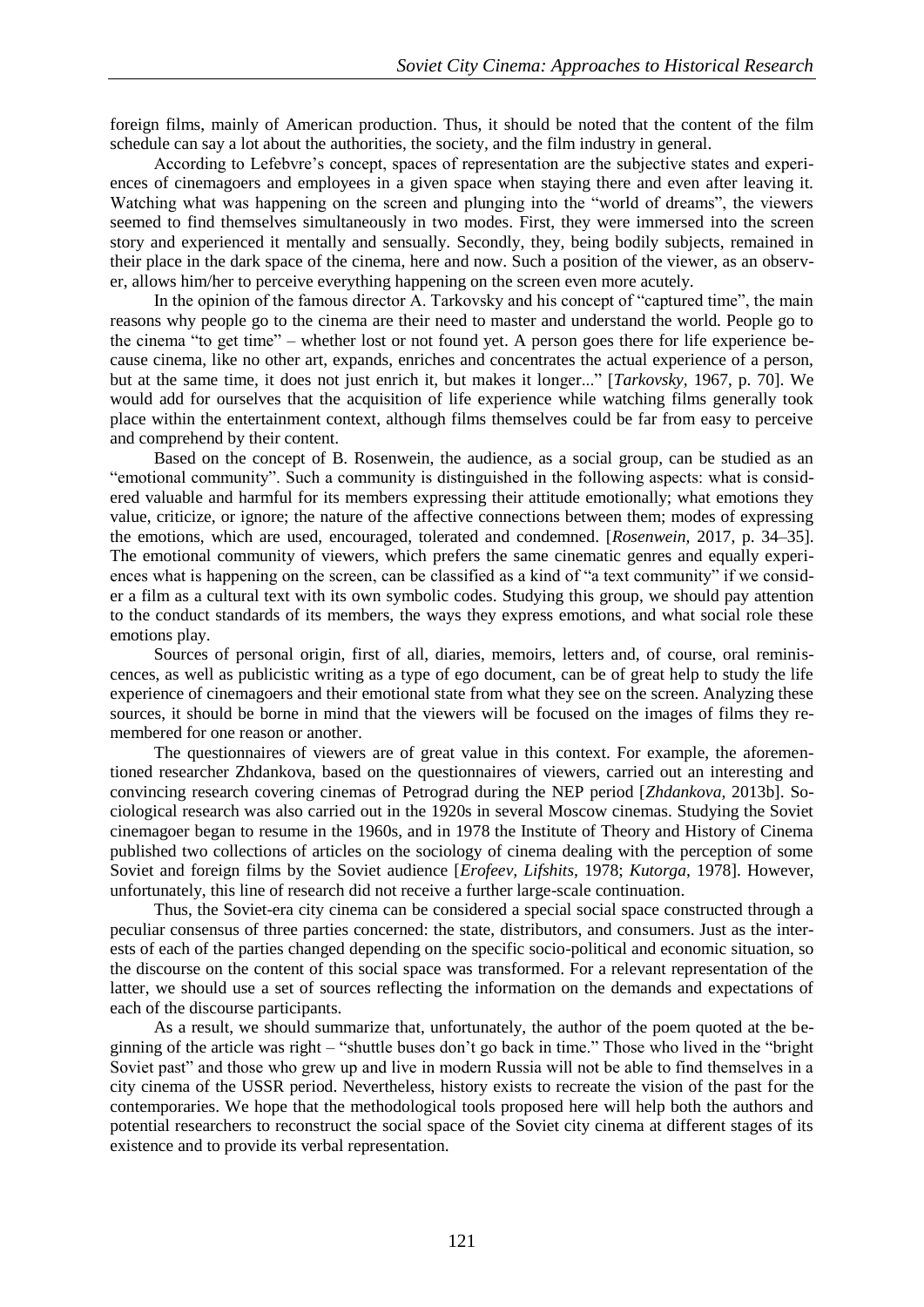### *Acknowledgments*

<sup>1</sup> The reported study was funded by RFBR, project № 20-09-00-107.

<sup>2</sup> The set expression "to go to the cinema" is an abbreviated version of "to go to the cinema theater", which, even at the semantic level, captures the everyday idea of this cultural and leisure practice: not to watch a specific film ("go to a film"), but primarily to find oneself in a special place (space) where the film will be screened.

The authors of a large-scale project on the history of Russian cinematography had to acknowledge such a state of affairs: "In Soviet and Russian cinematography, there was a long-standing tradition to investigate and interpret the history of national cinema *only* as *the history of the cinematic art*. Such an approach is more than rightful but one-sided. Cinematography is a much more complex and multi-component phenomenon... (our italics -*E.V., M.S*.)" [*Grashchenkova, Fomin*, 2016, p. 3].

<sup>4</sup> This impression about Yu. Tsivyan's book was very precisely expressed by R. Timanchik in his review: "... we are facing complete cinematography, that is, from leaving home to cinematic travel, when, having changed the darkness of the cinema hall with the darkness of the street, the leaving viewers measuredly exchanged oral documentary evidence of the historical reception of the cinema" [*Timenchik*, 1993, p. 278]. In 2011, Yu.G. Tsivyan together with A.O. Kovalova published a work on the cinematography of pre-revolutionary St. Petersburg, which included the materials of the cited section, and which immerses the reader even deeper into the atmosphere of the first 20 years of the history of Russian cinema [*Kovalova, Tsivyan*, 2011].

<sup>5</sup> Cinema of the era of silent films as an object of close attention was much more fortunate than its later "brothers". In Western historiography, much attention is given to it [*Lefcourt*, 2003]. The researcher of early English cinematography Nicholas Hiley proposed to reorient from the history of films to the history of practices of going to the cinema: "Film history is not the history of a medium, it is the story of how that medium was transformed by the intervention of a mass audience with its own desires and demands" [*Hiley,* 1998, p. 103].

<sup>6</sup> That is how, for example, the image of a cinema cashier is presented: "If Vysotsky sang about the "telephone" operator-Madonna" as the only link able to provide the complicated communication of loving men and women, the Soviet "cashier" was a kind of such a "Madonna"... *a magical guide to the world of cinema*... The cinema often functioned as a territory of scarce art products, a sacred hard-to-reach zone. The "Cashier" could simplify the legal entrance to the lobby of the cinema, from where you will surely enter the hall. She could also make getting into the cinema an agonizing torture and adventure, with searching for an "extra ticket" or attempts to make a bargain with the ticket collectors, lull their vigilance, etc. *Being a modest employee, she turned out to be a bearer of almost sacred functions - turning an ordinary person into a viewer and providing a potential viewer with a magical object which guaranteed getting into the zone of perceiving the screen reality"* (our italics - *E. V., M. S.*)" [*Vartanov, Salnikova,* 2019*,* p. 129–130].

### *References*

Barkovskaya, A.Yu. (2013), "Sociological interpretation of the category "social space", *Vestnik Volgogradskogo gosudarstvennogo universiteta.* Seriya 7, Filosofiya, № 1 (19), pp. 49–55.

Bedash, Yu.A. (2012), "The concept of social space by Henri Lefebvre", *Vestnik Tomskogo gosudarstvennogo pedagogicheskogo universiteta,* № 11 (126), pp. 219–224.

Boitler, M.S. (1930), *Kulturnyy kinoteatr* [Cultural cinema]*,* Teakinopechat', Moscow, Russia, 119 p.

Bulov, M. (1961), *Kinoteatr i molodezh: Iz opyta kulturno-massovoj raboty kinoteatra «Molodezhnyj»*  [Cinema and youth: From the experience of the cultural and mass work of the cinema "Molodezhnyy"], n.p., Leningrad, Russia, 49 p*.*

Chernyavskaya, O.S. (2008 a), "Social space theories", *Vestnik Nizhegorodskogo universiteta im. N.I. Lobachevskogo*, Seriya: Sotsial'nye nauki, № 2 (10), pp. 169–180.

Chernyavskaya, O.S. (2008 b), "Social space: an overview of theoretical interpretations", *Vestnik Nizhegorodskogo universiteta im. N.I. Lobachevskogo*, Seriya: Sociologiya. Filosofiya. Psihologiya, № 5, pp. 329–335.

Chistikov, A.N. (2018), "Novgorod viewer and cinema in the 1950s – 1960s", in *Novgorodika – 2018. Povsednevnaya zhizn novgorodtsev: istoriya i sovremennost'. Materialy VI Mezhdunarodnoy nauchnoy konferentsii* [Novgorodika - 2018. Everyday life of Novgorodians: history and modernity. Proceedings of the VI International scientific conference], Novgorodskiy gosudarstvennyy universitet imeni Yaroslava Mudrogo, Great Novgorod, Russia, Vol. 1, pp. 317–325.

Chistikov, A.N. & F.K. Yarmolich (2018), "Cinema and viewer in Leningrad in the 1950-s and 1960s", *Peterburgskiy istoricheskiy zhurnal*, № 3, pp. 84–100.

Erofeev, P.P. & G.M. Lifshits (eds.) (1978), *Kino i gorodskoy zritel* [Cinema and the urban viewer], Institut teorii i istorii kino, Moscow, Russia, 158 p.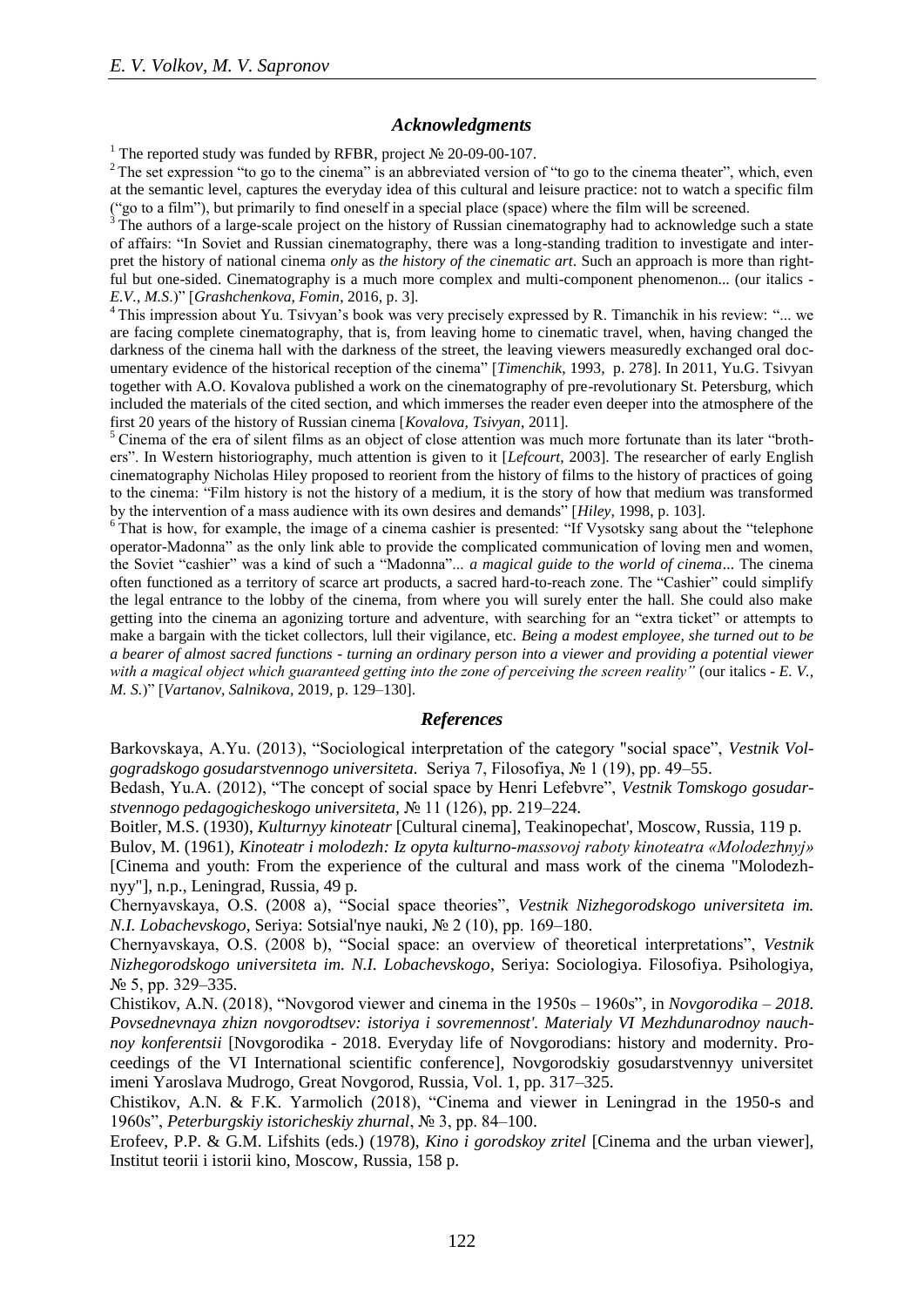Filippov, A.F. (2008), *Sotsiologiya prostranstva* [Sociology of space], Vladimir Dal', St. Petersburg, Russia, 285 p.

Filippov, A.F. (2009), "Applied sociology of space", *Sotsiologicheskoe obozrenie*, Vol. 8, № 3, pp. 3–15.

Fomin, V.I. (2019), *Istoriya rossiyskoy kinematografii (1941*–*1968 gg.)* [History of Russian cinematography (1941–1968)], Kanon+ ROOI "Reabilitatsiya", Moscow, Russia, 736 p.

Garifulin, A.H. (1961) *Kinoteatr i zritel: Iz opyta raboty cherepoveckogo kinoteatra "Komsomolets"* [Cinema and viewer: From the experience of the Cherepovets cinema "Komsomolets"], n.p., Vologda, Russia, 15 p.

Grashchenkova, I.N. & V.I. Fomin (2016), *Istoriya rossiyskoy kinematografii (1896-1940)* [History of Russian cinematography (1896–1940)], Kanon+ ROOI "Reabilitatsiya", Moscow, Russia, 768 p.

Hiley, N. (1998) "At the Picture Palace": The British Cinema Audience, 1895–1920" in Fullerton, J. (ed.), *Celebrating 1895: The Centenary of Cinema*, Libbey and Co., London, UK, pp. 98–107.

Ivanov, O.I. (2015), "Social space as a scientific concept and as an object of empirical study", *Nauchnyy rezultat: Setevoy nauchno-prakticheskiy zhurnal*, Seriya "Sotsial'nye i gumanitarnye issledovaniya", Vol. 1, № 3 (5), pp. 9–34.

Kosinova, M.I. & A.M. Arakelyan (2015), "Soviet film distribution and film screening during the Thaw era. The revival of the film industry", *Servis Plus*, Vol. 9, № 4, pp. 17–26.

Kovalova, A.O. & Yu.G. Tsiv'yan (2011), *Kinematograf v Peterburge 1896-1917. Kinoteatry i zriteli*  [Cinematograph in St. Petersburg 1896–1917. Cinemas and viewers], Masterskaya SEANS, St. Petersburg, Russia, 236 p.

Kutorga, Z.G. (ed.) (1978), *Kino i zritel'. Problemy sotsiologii kino* [Cinema and the viewer. Problems of the sociology of cinema], n.p., Moscow, Russia, 164 p.

Kuznetcov, A.R. (1968), *V kino prishli deti: Iz opyta raboty ulyanovskogo kinoteatra «Pioner» s yunymi zritelyami* [The children came to the cinema: from the experience of the Ulyanovsk cinema "Pioner" with young viewers], Privolzhskoe knizhnoe izd-vo, Ulyanovsk, Russia, 28 p.

Läpple, D. (1991) "Essay über den Raum", in *Stadt und Raum. Soziologische Analysen*, Centaurus, Pfaffenweiler, Germany, pp. 157–207.

Lefcourt, J. (2003), *The Uses of the Cinema: French Cinema and Everyday Life (1918-1932)*, Harvard University Press, Cambridge, USA, 253 p.

Lefebvre, H. (1974), *La production de l'espace*, Anthropos, Paris, France, 485 p.

Lefevr, A. (2015), *Proizvodstvo prostranstva* [The production of the space], Strelka Press, Moscow, Russia, 432 p.

Marrifield, A. (2006), Henri Lefebvre: A critical introduction, Routledge, New York – London, USA – UK, 196 p.

Petrov, V.E. (2015), ""A house in which everything is harmonious": cinema as a metaphor of social space", *Praktichna filosofiya*, № 1 (55), pp. 30–53.

Petrov, V.E. (2016), "The History of Thought about the social space of cinema: Benyamin, Krakauer, Lefebvre", *Visnik Kharkivskogo natsionalnogo univer-sitetu imeni V.N. Karazina*, Seriya. "Filosofiya. Filosofs'ki peripetii", Vyp. 54, pp. 33–49.

Romanov, L.S. (1957), *Gorodskoy kinoteatr: Iz opyta raboty kinoteatra "Pobeda" v Rostove-na-Donu* [City cinema: From the work experience of the "Pobeda" cinema in Rostov-on-Don], Iskusstvo, Moscow, Russia, 100 p.

Rozenveyn, B. (2017), "Problems and methods in the History of Emotion", in Rozhkov, A.Yu. (ed.), *Gorod i gorozhane v Sovetskoy Rossii 1920–1930-kh godov: mir emotsiy i povsednevnykh praktik* [City and townspeople in Soviet Russia in the 1920s – 1930s: the world of emotions and everyday practices], Traditsiya, Krasnodar, Russia, pp. 22–52.

Rusetskaya, N. (1968), *Kinoteatr "Kosmos" – zritelyam* ["Cosmos" Cinema – to the viewers], Moscow, Russia, 54 p.

Ryapusova, D.N. (2015), ""At an evening movie show in a small town ... ": cinema in the context of the Great Patriotic War based on memoirs and letters from Ural residents", *Vestnik Permskogo universiteta*. Istoriya, №. 3 (30), pp. 99–109.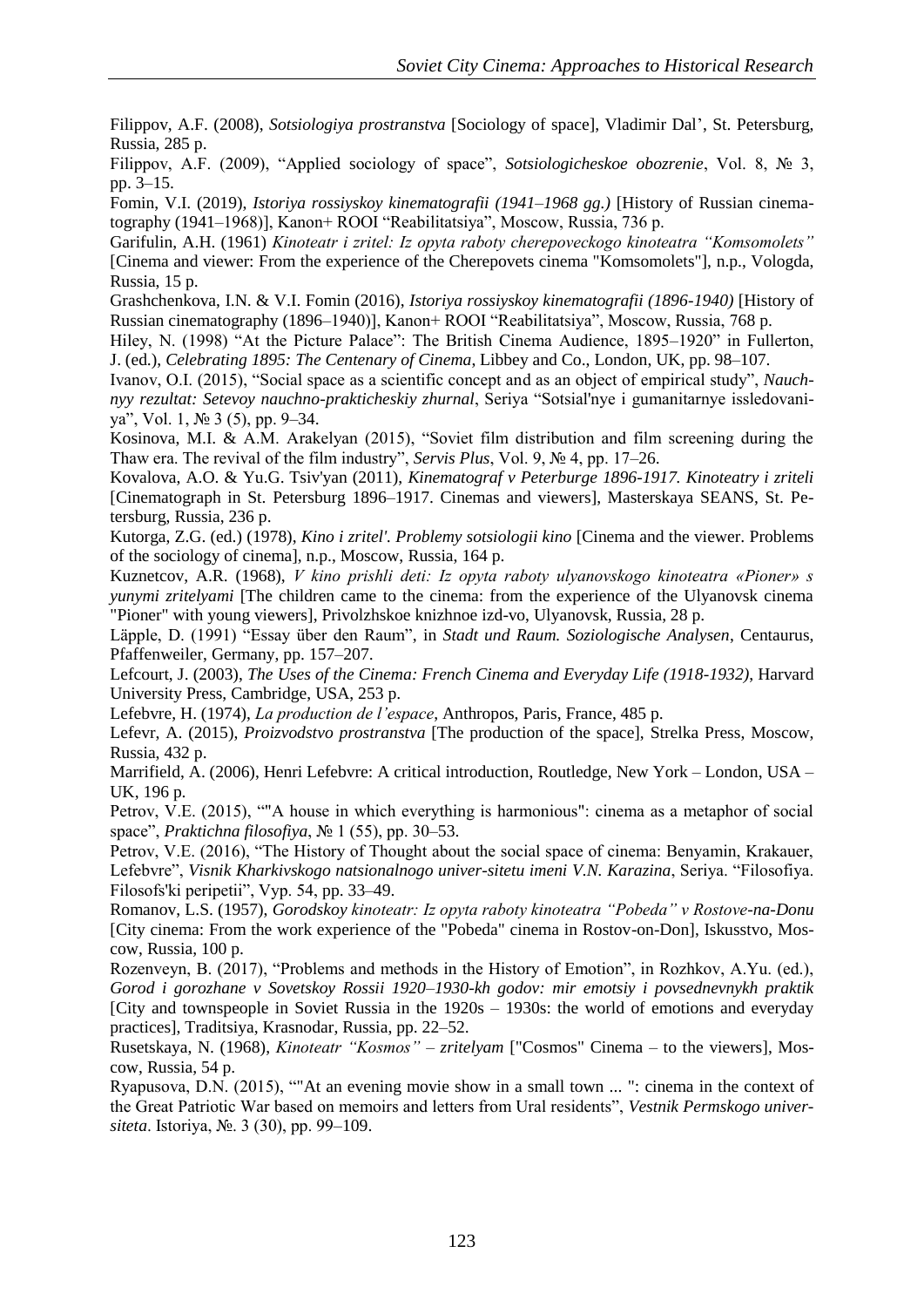Ryapusova, D.N. (2017), *Po stsenariyu velikoy mechty: kinoindustriya Urala v 1941–1953 gg.* [According to the scenario of a great dream: the Ural film industry in 1941–1953], Izdatelstvo UMTs-UPI, Yekaterinburg, Russia, 265 p.

Spasibenko, V. (2011), *Stihi.ru* [Poetry.ru], available at: https://www.stihi.ru/2011/06/04/1287 (accessed 10.07.2020).

Tarkovskiy, A. (1967), "Captured time", *Iskusstvo kino*, № 4, pp. 69–79.

Timenchik, R.D. (1993), "Yu. G. Tsivyan. Historical Reception of Cinema [book review]", *Kinovedcheskie zapiski*, Vol. 18, pp. 277–279.

Tsivyan, Yu.G. (1991), *Istoricheskaya retseptsiya kino: Kinematograf v Rossii, 1896–1930* [Historical Reception of Cinema: Cinematography in Russia, 1896–1930], Zinatne, Riga, Latvia, 492 p.

Valner, O.V. (1963), *Kinoteatr-klub: Kinoteatr "Pobeda"* [Cinema-club: the "Pobeda" Cinema], Knizhnoe izd-vo, Novosibirsk, Russia, 24 p*.*

Vartanov, A.S. & E.V. Salnikova (2019), "Soviet "going to the cinema" as a cultural phenomenon", *Khudozhestvennaya kultura*, Vol. 2, № 3 (30), pp. 116–143.

Volkov, E.V. (2020), "Infringement of the interests of cinema is infringement of the interests of the viewer": problems of Soviet film distribution and the quality of films in the texts of the thaw period", *Vestnik Yuzhno-Uralskogo gosudarstvennogo universiteta*, Seriya: Sotsial'no-gumanitarnye nauki, Vol. 20, № 2, pp. 25–31.

Zhdankova, E.A. (2013 a), "Private cinemas during the NEP years as a "free cultural space", in Glushchenko, I.V. & V.A. Kurennoy (eds.), *Vremya, vpered! Kulturnaya politika v SSSR* [Time forward! Cultural policy in the USSR], Izd. dom VShE, Moscow, Russia, pp. 210–222.

Zhdankova, E.A. (2013 b), "Cinemas in the USSR through the eyes of viewers: expectations and everyday life during the NEP period (based on the material of questionnaires and sociological surveys conducted in cinemas)", *Vestnik Permskogo universiteta*, Istoriya, № 3 (23), pp. 136–143.

# **ГОРОДСКОЙ КИНОТЕАТР СОВЕТСКОЙ ЭПОХИ: ПОДХОДЫ К ИСТОРИЧЕСКОМУ ИССЛЕДОВАНИЮ**

### *Е. В. Волков*

Южно-Уральский государственный университет, 454080, Челябинск, пр-т Ленина, 76 volkovev@susu.ru ORCID: 0000-0002-8038-0431 Researcher ID: J-3297-2018 Scopus Author: 556 525 48 800

# *М. В. Сапронов*

Южно-Уральский государственный университет, 454080, Челябинск, пр-т Ленина, 76 sapronovmv@susu.ru ORCID: 0000-0001-7676-6078

Статья посвящена методологии изучения городского кинотеатра советской эпохи как социального пространства. В ней представлен историографический обзор исследований в данном направлении, который показывает, что городской кинотеатр как центральное звено практики «похода в кино» являлся важным самостоятельным элементом повседневности, его социальное пространство исторически изменчиво и формировалось несколькими заинтересованными сторонами (властью, администрацией киносети, зрителями). Для полноценной исторической репрезентации кинотеатра требуются дополнительные специфические источники. В качестве основного концепта для изучения кинотеатра авторы предлагают взять на вооружение теорию философа и социолога Анри Лефевра, сформулированную им в книге «Производство пространства» (1974). По мнению французского мыслителя, пространство в широком смысле может быть физическим (материальный компонент), ментальным (разумное начало) и социальным (общественные практики и отношения). В результате своей социальной деятельности люди влияют на все типы пространств, т.е. в обществе идет процесс производства пространства – и физического, и ментального, и социального. Если применить теорию Лефевра для изучения кинотеатра как культурного феномена, то его следует исследовать на трех уровнях: «репрезентация пространства» (материальные формы), «пространственные практики» (управление и функционирование), «пространства репрезентации» (переживание и интерпретация «похода в кино»). Для каждого уровня изучения кинотеатра как социального пространства предполагаются разные виды исторических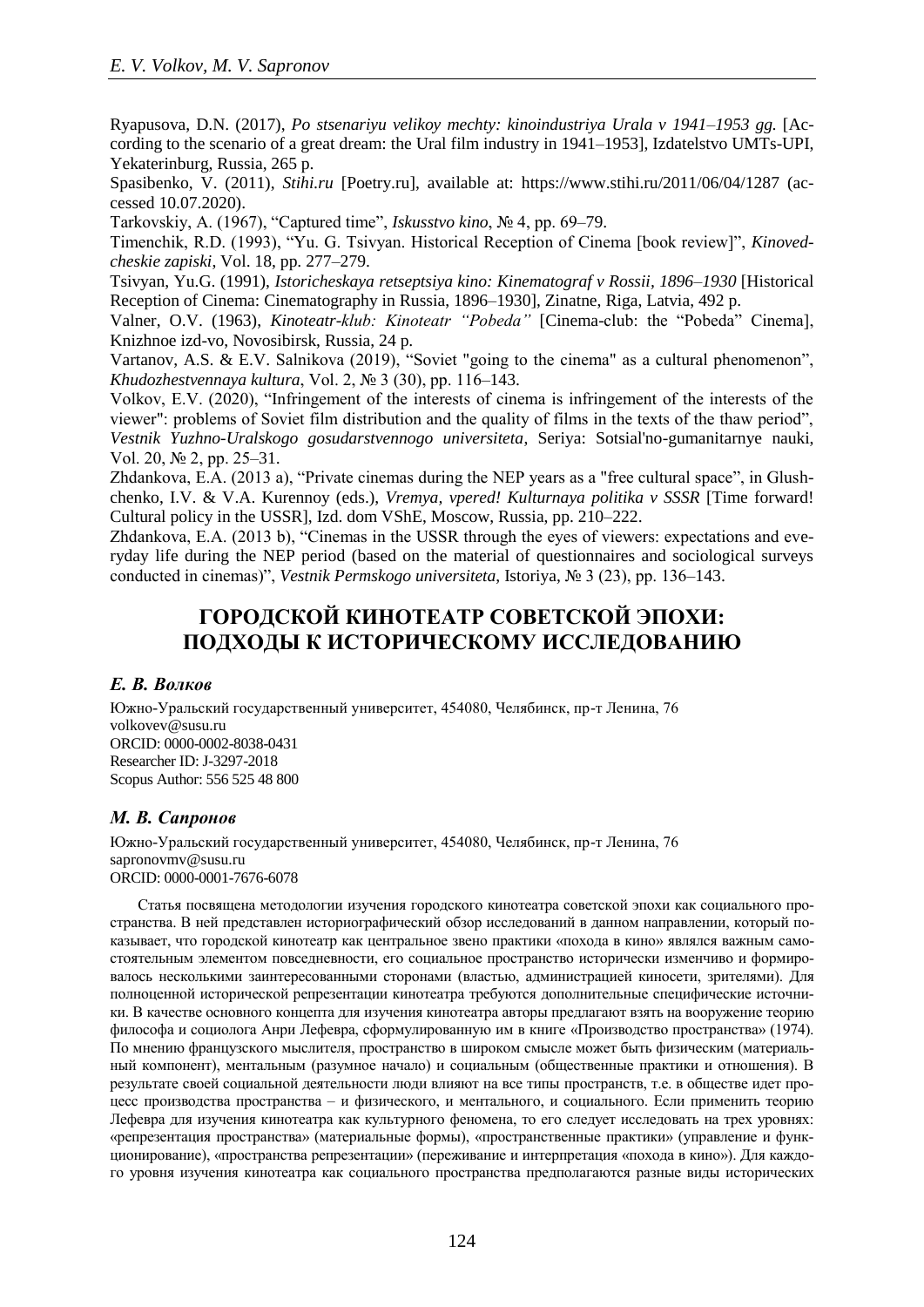источников, характеристика которых представлена в данной статье. В этом контексте, наряду с другими источниками, особое внимание уделяется источникам личного происхождения (эго-документам).

*Ключевые слова:* кинотеатр, советское общество, социальное пространство, Анри Лефевр, исторические источники.

# **Примечания**

<sup>1</sup> Исследование выполнено при финансовой поддержке РФФИ в рамках проекта № 20-09-00-107.

### **Библиографический список**

*Барковская А.Ю.* Социологическая интерпретация категории «социальное пространство» // Вестник Волгоград. гос. ун-та. Философия. 2013. № 1 (19). С. 49–55.

*Бедаш Ю.А.* Концепция социального пространства Анри Лефевра // Вестник Том. гос. пед. унта. 2012. № 11 (126). С. 219–224.

*Бойтлер М.С.* Культурный кинотеатр. М., 1930. 119 с.

*Булов М.* Кинотеатр и молодежь: из опыта культурно-массовой работы кинотеатра «Молодежный». Л., 1961. 49 с.

*Вальнер О.В.* Кинотеатр-клуб: кинотеатр «Победа». Новосибирск, 1963. 24 с.

*Вартанов А.С*., *Сальникова Е.В.* Советский «поход в кино» как культурологический феномен // Художественная культура. 2019. Т. 2, № 3 (30). С. 116–143.

*Волков Е.В.* «Ущемление интересов кино – это есть ущемление интересов зрителя»: проблемы советского кинопроката и качества фильмов в текстах периода «оттепели» // Вестник Юж.- Урал. гос. ун-та. Социально-гуманитарные науки. 2020. Т. 20, № 2. С. 25–31.

*Гарифулин А.Х.* Кинотеатр и зритель: из опыта работы череповецкого кинотеатра «Комсомолец». Вологда, 1961. 15 с.

*Гращенкова И.Н*., *Фомин В.И*. История российской кинематографии (1896–1940). М.: Канон+ РООИ «Реабилитация», 2016. 768 с.

*Жданкова Е.А.* Частные кинотеатры в годы нэпа как «свободное культурное пространство» // Время, вперед! Культурная политика в СССР: сб. стат. / под ред. И.В. Глущенко, В.А. Куренного. М.: Изд. дом ВШЭ, 2013*a*. С. 210–222.

*Жданкова Е.А.* Кинотеатры в СССР глазами зрителей: ожидания и повседневность в период нэпа (на материале анкетирования и социологических опросов, проведенных в кинотеатрах) // Вестник Перм. ун-та. История. 2013*b*. Вып. 3 (23). С. 136–143.

*Иванов О.И.* Социальное пространство как научное понятие и как объект эмпирического изучения // Научный результат: сетевой научно-практический журнал. Сер.: Социальные и гуманитарные исследования. 2015. Т. 1, № 3 (5). С. 9–34.

Кино и городской зритель / под ред. П.П. Ерофеева, Г.М. Лифшиц. М.: Ин-т теории и истории кино, 1978. 158 с.

Кино и зритель. Проблемы социологии кино / под ред. З.Г. Куторга. М., 1978. 164 c.

*Ковалова А.О.*, *Цивьян Ю.Г.* Кинематограф в Петербурге 1896–1917. Кинотеатры и зрители. СПб.: Мастерская СЕАНС, 2011. 236 с.

*Косинова М.И.*, *Аракелян А.М.* Советский кинопрокат и кинопоказ в эпоху «оттепели». Возрождение киноотрасли // Сервис Plus. 2015. Т. 9, № 4. С. 17–26.

*Кузнецов А.Р.* В кино пришли дети: из опыта работы ульяновского кинотеатра «Пионер». Ульяновск: Приволж. изд-во, 1968. 28 с.

*Лефевр А.* Производство пространства. М.: Strelka Press, 2015. 432 с.

*Петров В.Е.* «Дом, в котором все гармонично»: кинотеатр как метахора социального пространства // Практична фiлософiя. 2015. № 1 (55). С. 30–53.

*Петров В.Е.* История мысли о социальном пространстве кинематографа: Беньямин, Кракауэр, Лефевр // Вiсник Харкiв. нац. ун-ту iм. В.Н. Каразiна. Фiлософiя. Фiлософськi перипетii. 2016. Вып. 54. С. 33–49.

*Розенвейн Б*. Проблемы и методы в истории эмоций // Город и горожане в Советской России 1920–1930-х годов: мир эмоций и повседневных практик. Краснодар, 2017. С. 22–52.

*Романов Л.С.* Городской кинотеатр: из опыта работы кинотеатра «Победа» в Ростове-на-Дону. М.: Искусство, 1957. 100 с.

*Русецкая Н.* Кинотеатр «Космос» – зрителям. М., 1968. 54 с.